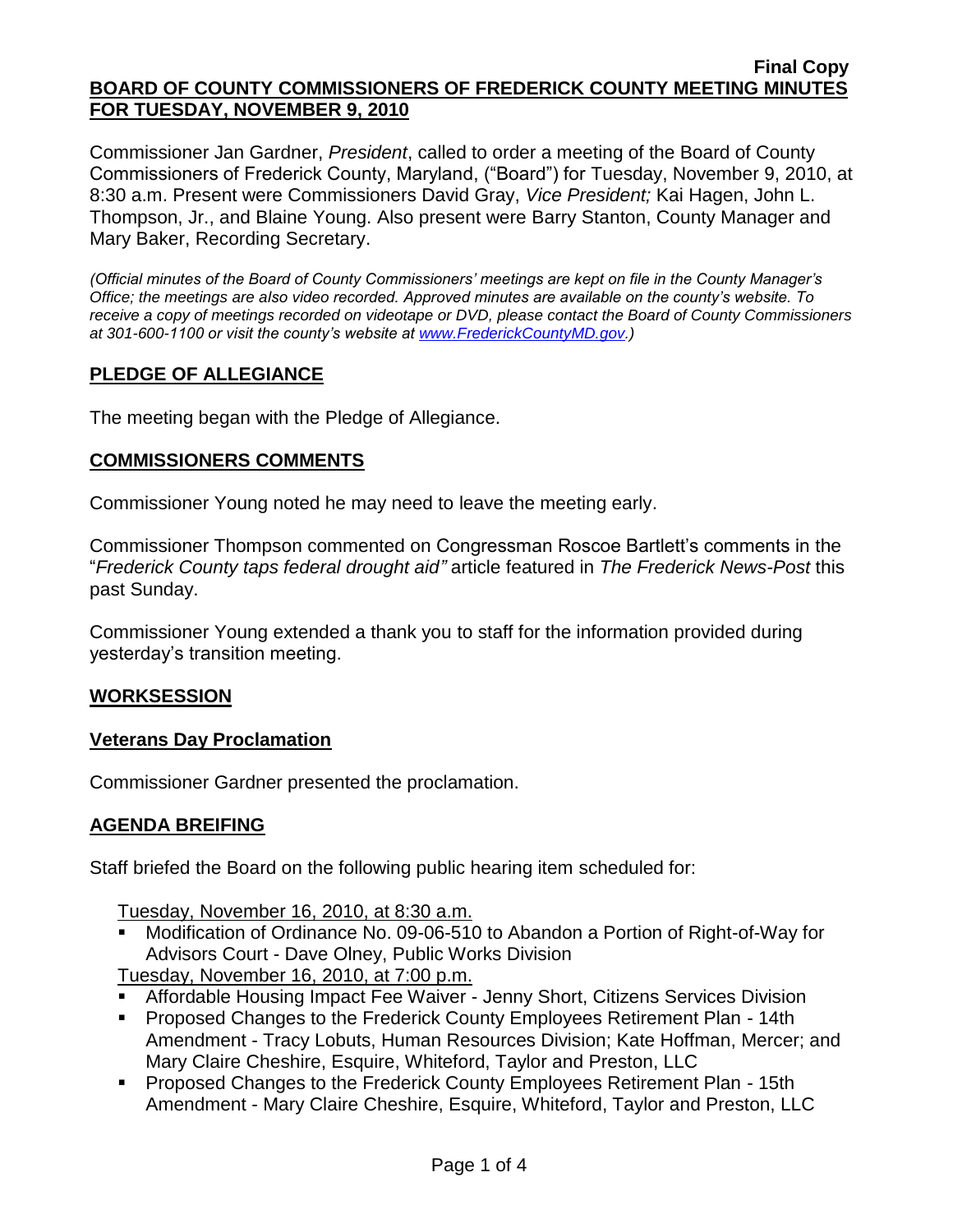## **CONSENT AGENDA**

# **BUDGET TRANSFERS**

- 1. #BT-11-050, Accounting, Finance Division
- 2. #BT-11-051, Head Start Citizens Services Division

# **CHANGE ORDERS**

- 1. New Design Water Transmission Main, Contract No. 110-W, Change Order No. 21, Kevin Demosky, Utilities and Solid Waste Management Division
- 2. New Design Water Transmission Main, Contract No. 110A5-W, Construction Change Order No. 13 - Kevin Demosky, Utilities and Solid Waste Management Division

# **GRANT**

1. Application for Funding Renewal from the Administrative Office of the Courts to the Circuit Court for FY 11 and 12 - B. Lynn Macpherson, Circuit Court

Commissioner Hagen moved approval of the consent agenda as presented. Commissioner Gray seconded the motion that passed 5-0.

## **PUBLIC HEARING**

# **Zoning Map Amendment, R-10-01, Stadler Garden Center – John Dimitriou, Planning Division**

A public hearing was held, as duly advertised, on the proposed Zoning Map Amendment, R-10-01, Stadler Garden Center.

Commissioner Gardner swore in all parties prior to beginning the hearing.

Mr. Dimitriou presented the correction to the mapping error as presented in the staff report.

There was no public comment.

Commissioner Gray moved to direct staff to draft an ordinance outlining the change as presented and come back before the Board within 10 days for adoption of the proposed ordinance. Commissioner Young seconded the motion that passed 4-1 with Commissioner Thompson opposed.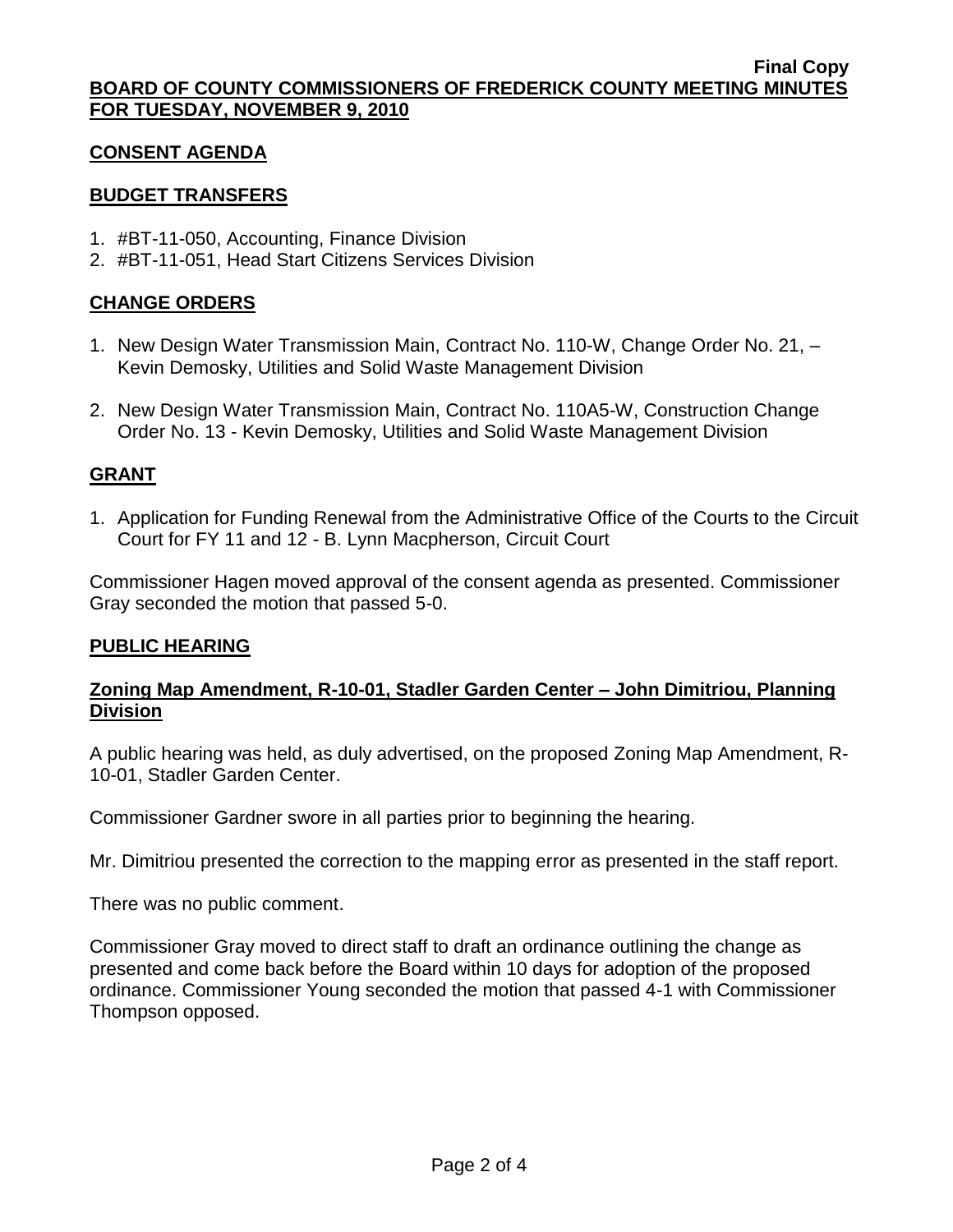#### **Final Copy BOARD OF COUNTY COMMISSIONERS OF FREDERICK COUNTY MEETING MINUTES FOR TUESDAY, NOVEMBER 9, 2010**

## **WORKSESSION**

# **Discussion of Historic Preservation Tax Credits - Janet Davis, Planning Division and Bernie Callan, Historic Preservation Commission**

Richard McCain, Office of the County Attorney; Ms. Davis and Mr. Callan presented the request for the tax credit.

Commissioner Thompson moved to indefinitely postpone this item. The motion did not receive a second.

Commissioner Hagen moved to support the recommendations to add another historic tax credit and take the historic district term clarification in the tax code to the state delegation. Commissioner Young seconded the motion.

There was no public comment.

The motion passed 4-1 with Commissioner Thompson opposed.

Commissioner Gardner noted this item would be added to the agenda on November 16, 2010, when this Board meets with the incoming Board to review the legislative package.

### **Installment Purchase Program (IPP) - Request for Exclusion Prior to Easement Settlement - Paul and Virginia Coblentz - Tim Blaser and Anne Bradley, Planning Division**

Ms. Bradley and Mr. Paul Coblentz presented the request.

Commissioner Hagen moved approval of the request as presented. Commissioner Gray seconded the motion that passed 5-0.

## **Memorandum of Understanding and Grant Agreement for the Montevue Home - John Kroll, Finance Division**

Mr. Kroll presented the proposed memorandum of understanding (MOU) and grant agreement.

There was no public comment.

Commissioner Gray moved approval of the MOU and grant agreement as presented. Commissioner Hagen seconded the motion that passed 4-1 with Commissioner Thompson opposed.